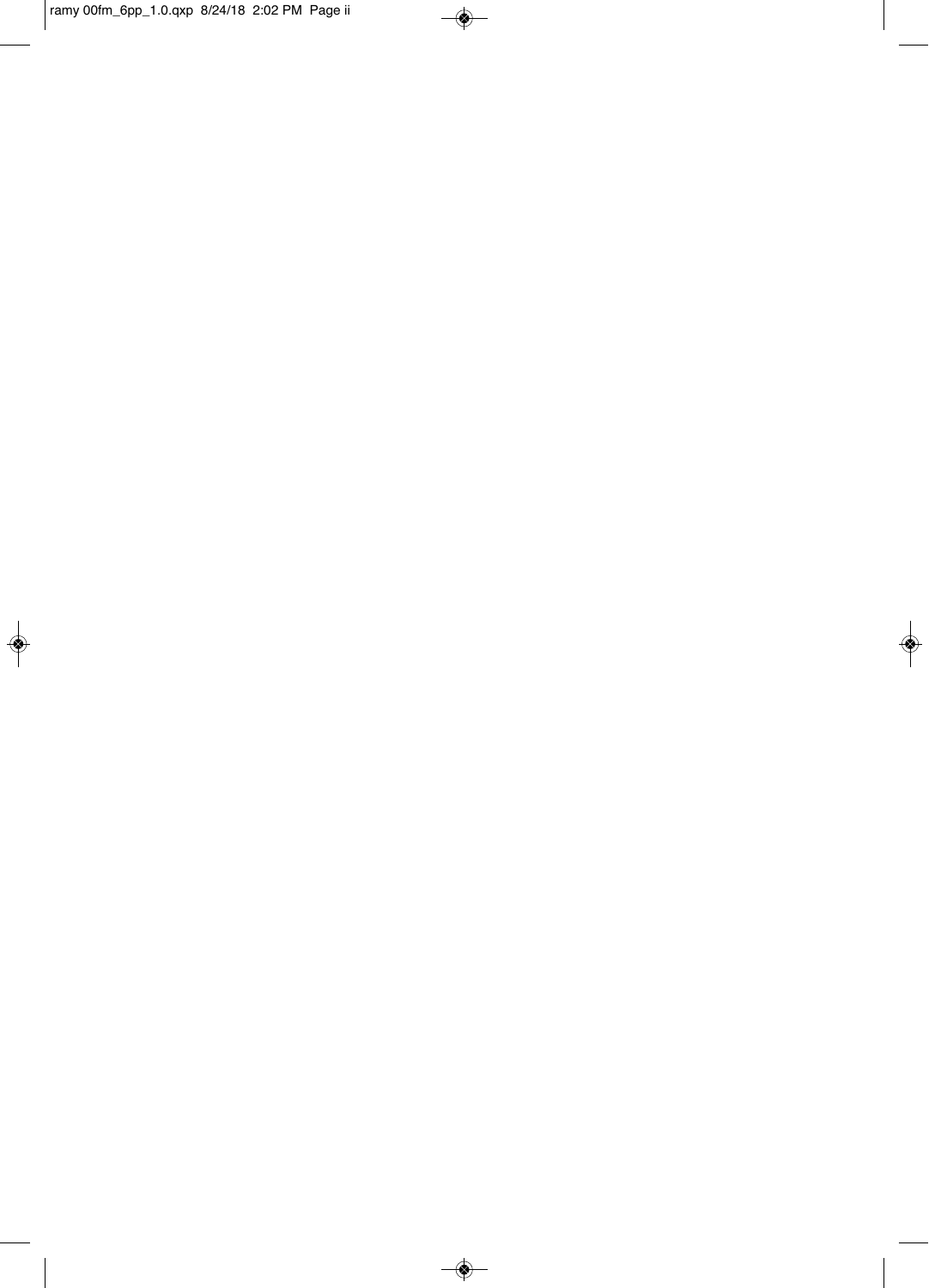# **Succeeding in Law School The Torts Workbook**

**Herbert N. Ramy**

Director and Professor of Academic Support SUFFOLK UNIVERSITY LAW SCHOOL

Carolina Academic Press

Durham, North Carolina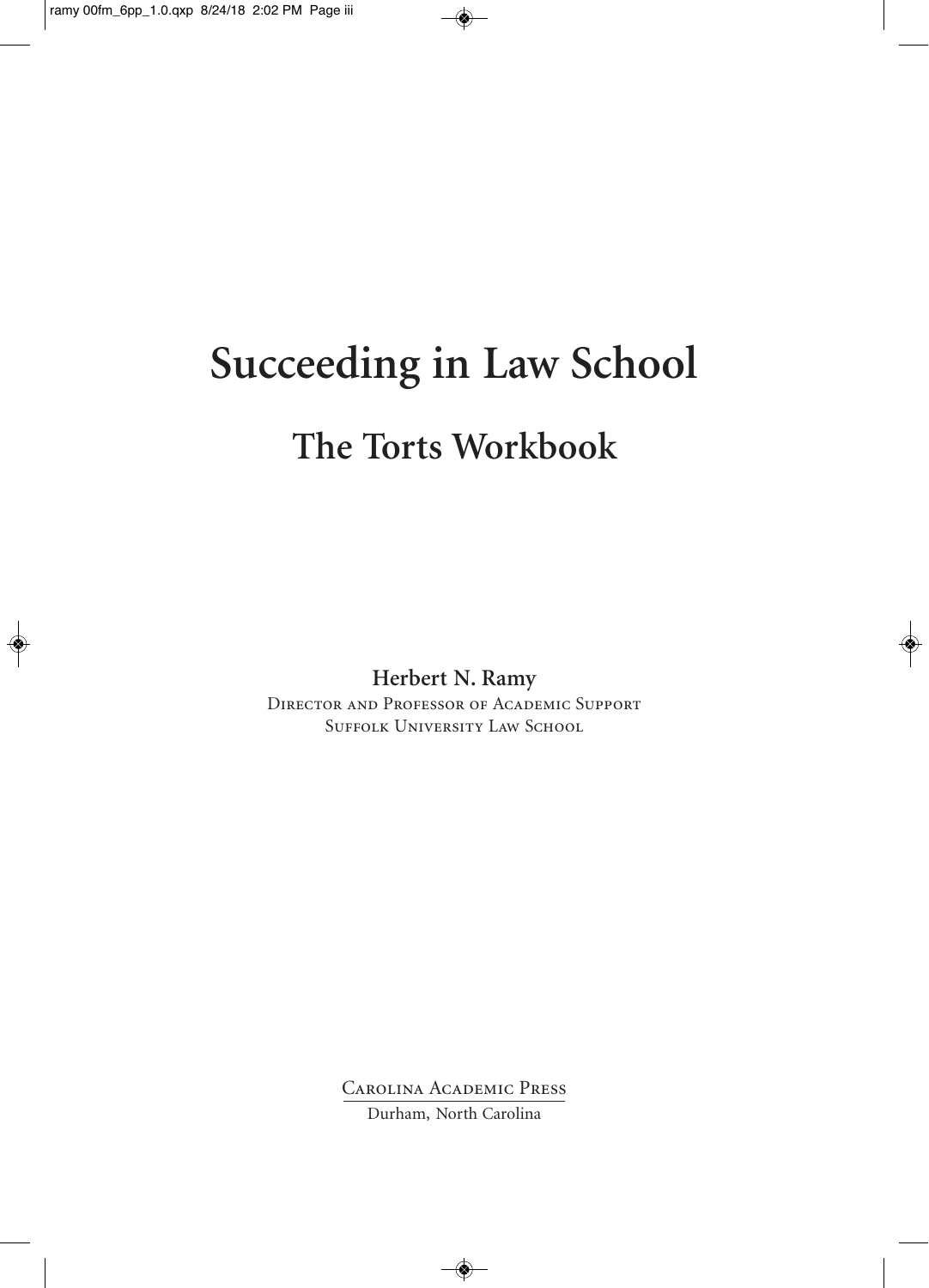Copyright © 2018 Herbert N. Ramy All Rights Reserved

ISBN 978-1-5310-0966-3 eISBN 978-1-5310-0967-0 LCCN 2018949588

Carolina Academic Press, LLC 700 Kent Street Durham, North Carolina 27701 Telephone (919) 489-7486 Fax (919) 493-5668 www.cap-press.com

Printed in the United States of America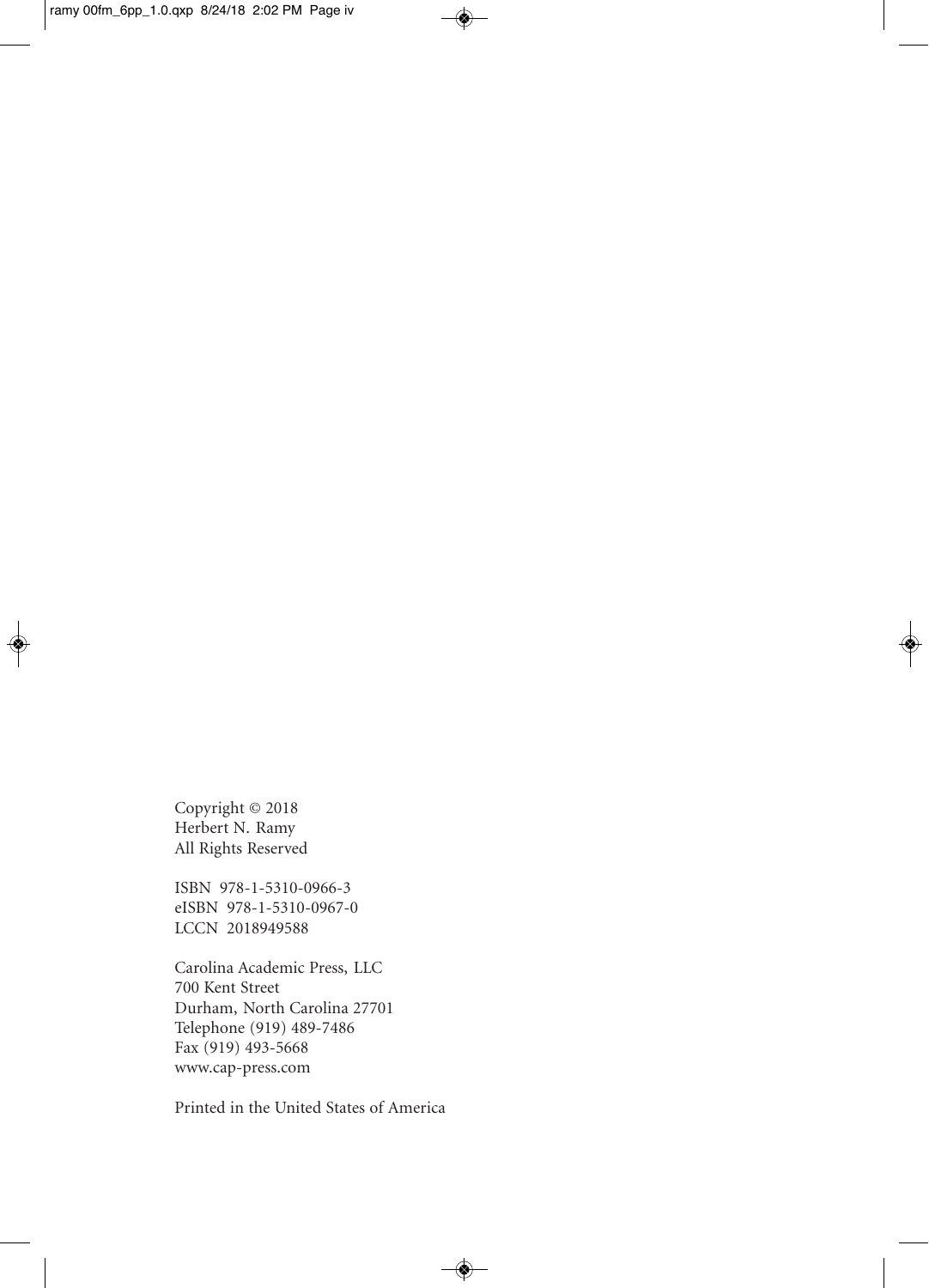## **Contents**

| Acknowledgments                                           | X1             |
|-----------------------------------------------------------|----------------|
| Introduction                                              | xiii           |
| Chapter 1 • Answering Questions on Law School Exams       | 3              |
| $I-R-A-C$                                                 | $\mathfrak{Z}$ |
| Predicting Examination Questions                          | 5              |
| The Skeletal (or Checklist) Outline                       | $\overline{7}$ |
| Chapter $2 \cdot$ The Intentional Torts                   | 9              |
| Intent                                                    | 9              |
| Governing Rule                                            | 9              |
| <b>Testable Points</b>                                    | 9              |
| Exercise #1 — Short Answer Intent Hypotheticals           | 11             |
| Battery                                                   | 12             |
| Governing Rules                                           | 12             |
| <b>Testable Points</b>                                    | 12             |
| Be on the lookout for                                     | 15             |
| Exercise #2 - Short Answer Hypotheticals, Battery         | 16             |
| Exercise #3 — The Snowball Fight                          | 16             |
| Assault                                                   | 17             |
| Governing Rules                                           | 17             |
| <b>Testable Points</b>                                    | 17             |
| Be on the lookout for                                     | 20             |
| Exercise #4 - Short Answer Assault Hypotheticals          | 20             |
| Exercise #5 — Why Is Everybody Always Picking on Me?      | 21             |
| Exercise #6                                               | 22             |
| False Imprisonment                                        | 22             |
| Governing Rules                                           | 22             |
| <b>Testable Points</b>                                    | 23             |
| Be on the lookout for                                     | 25             |
| Exercise #7 - Darlene Needs a Study Break                 | 25             |
| Exercise #8 - Darlene Needs a Study Break, Take 2         | 26             |
| Trespass to Land, Private Necessity, and Public Necessity | 27             |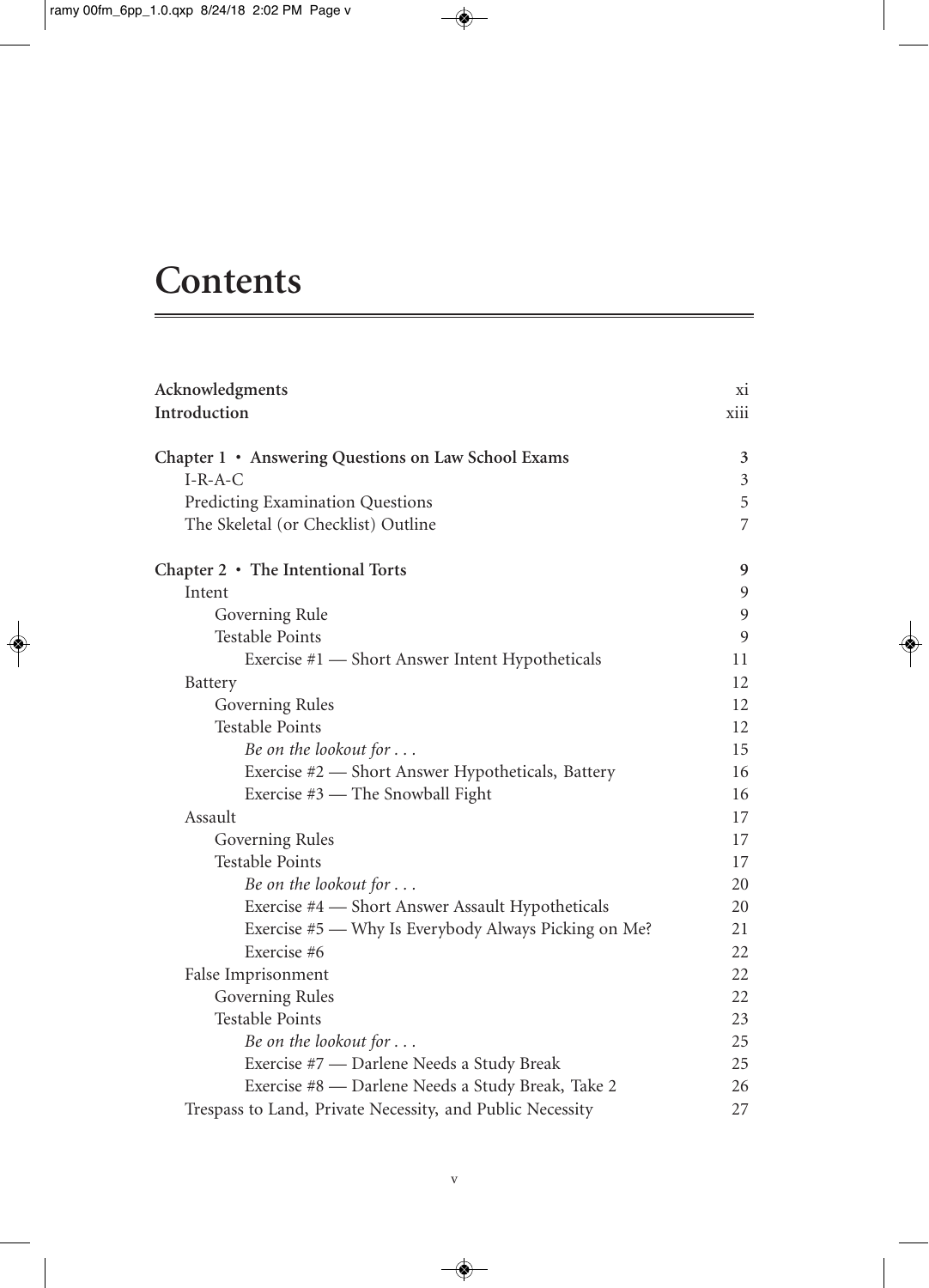| Governing Rules                                   | 27 |
|---------------------------------------------------|----|
| Trespass to Land                                  | 27 |
| Private Necessity                                 | 27 |
| <b>Public Necessity</b>                           | 27 |
| <b>Testable Points</b>                            | 28 |
| Be on the lookout for                             | 30 |
| Exercise #9 — Corn, Coffee, and Crashing Planes   | 31 |
| Chapter 3 • Defenses to the Intentional Torts     | 33 |
| Self Defense                                      | 33 |
| Governing Rules                                   | 33 |
| Self Defense                                      | 33 |
| Deadly Force                                      | 33 |
| Duty to Retreat                                   | 33 |
| Testable Points, Self Defense                     | 34 |
| Defense of Others                                 | 36 |
| Governing Rule                                    | 36 |
| Testable Points, Defense of Others                | 36 |
| Be on the lookout for                             | 37 |
| Exercise #10 - True/False Questions: Self Defense |    |
| and Defense of Others                             | 37 |
| Consent                                           | 38 |
| Governing Rules                                   | 38 |
| <b>Testable Points</b>                            | 39 |
| Be on the lookout for                             | 40 |
| Exercise #11 — The Stolen Kiss                    | 41 |
| Exercise #12 - The Stolen Kiss, Act 2             | 41 |
| Chapter $4 \cdot$ Negligence                      | 43 |
| Governing Rules                                   | 43 |
| <b>Testable Points</b>                            | 43 |
| Be on the lookout for                             | 49 |
| Exercise #13 - True/False Questions: Negligence   | 49 |
| Exercise $#14$ — Driving to Endanger              | 51 |
| Exercise #15 — Driving to Endanger, Take 2        | 51 |
| Exercise #16 - Ignore a Problem and Maybe It Will |    |
| Go Away But Probably Not                          | 52 |
| Chapter 5 • Negligence Per se                     | 53 |
| Governing Rules                                   | 53 |
| <b>Testable Points</b>                            | 53 |
| Hypo - School Bus Accident                        | 57 |
| Be on the lookout for                             | 58 |
| Exercise #17 - Sell Me Some Gas                   | 58 |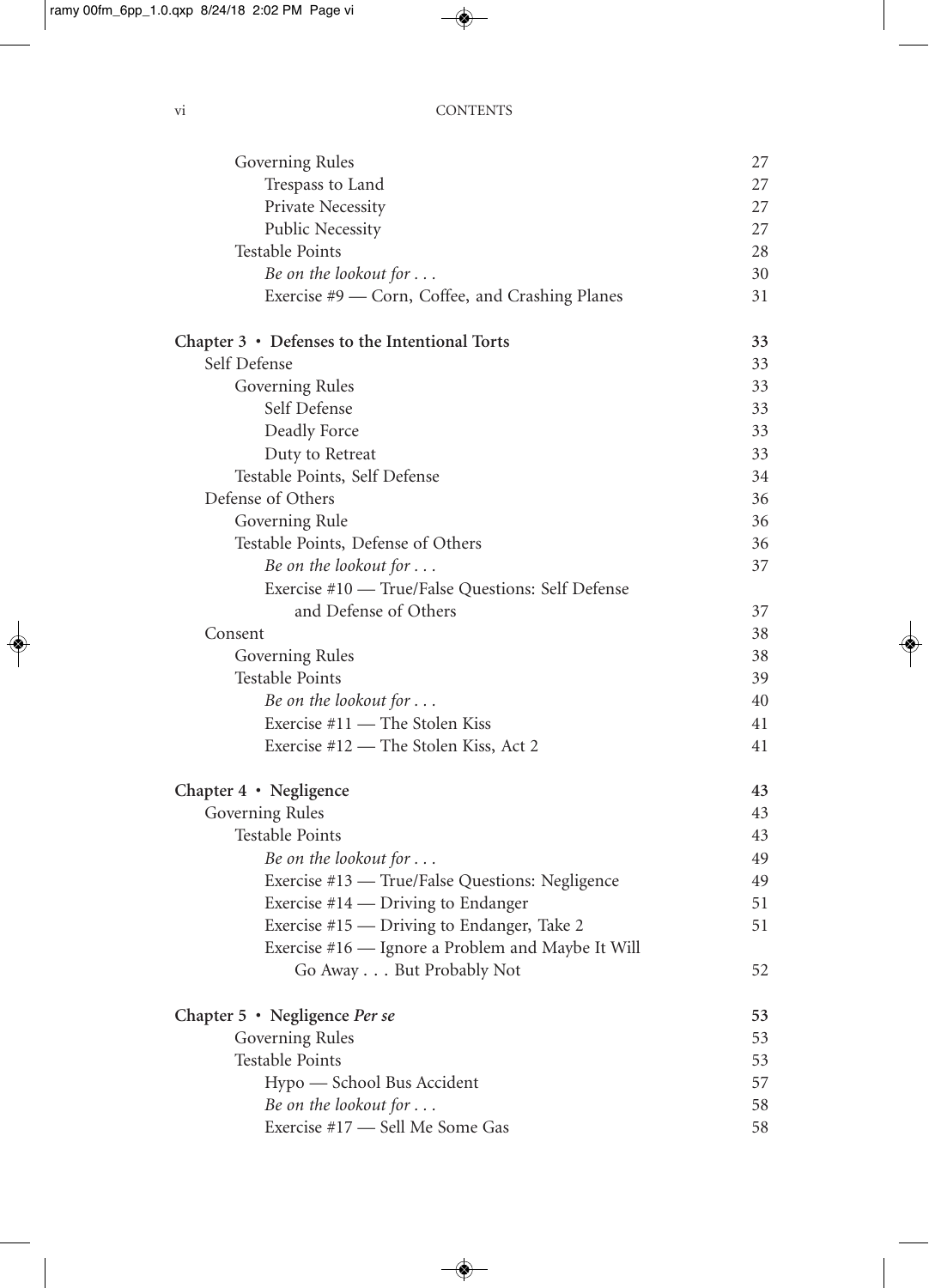| Exercise #18 — Short Answer Questions, Negligence Per se     | 59  |
|--------------------------------------------------------------|-----|
| Exercise #19 - The Winter Blues                              | 60  |
| Chapter 6 • Res Ipsa Loquitur                                | 63  |
| Governing Rules                                              | 63  |
| Majority Approach                                            | 63  |
| Restatement Approach                                         | 63  |
| <b>Testable Points</b>                                       | 63  |
| Be on the lookout for                                        | 67  |
| Exercise #20 - Short Answer Questions: Res ipsa              | 67  |
| Chapter 7 • Emotional Injury and Bystander Recovery          | 71  |
| Governing Rules                                              | 71  |
| <b>Testable Points</b>                                       | 72  |
| Be on the lookout for $\dots$                                | 77  |
| Exercise #21 — Family Matters                                | 77  |
| Exercise #22 — Dad to the Rescue                             | 78  |
| Chapter 8 • Defenses to Negligence: Contributory Negligence, |     |
| Comparative Negligence, and Assumption of Risk               | 81  |
| Contributory Negligence                                      | 81  |
| Governing Rules                                              | 81  |
| <b>Testable Points</b>                                       | 82  |
| Be on the lookout for                                        | 83  |
| Exercise #23 – Cross at Your Own Risk                        | 84  |
| Comparative Negligence                                       | 85  |
| Governing Rules                                              | 85  |
| <b>Testable Points</b>                                       | 85  |
| Be on the lookout for $\dots$                                | 88  |
| Exercise #24 — Short Answer Hypos, Comparative Negligence    | 88  |
| Assumption of Risk                                           | 88  |
| Governing Rules                                              | 88  |
| <b>Testable Points</b>                                       | 89  |
| Be on the lookout for                                        | 92  |
| Exercise #25 — Short Answer Hypos: Assumption of Risk        | 93  |
| Chapter 9 • Multiple Choice Questions                        | 97  |
| Question 1                                                   | 97  |
| Question 2                                                   | 97  |
| Question 3                                                   | 98  |
| Question 4                                                   | 98  |
| Question 5                                                   | 99  |
| Question 6                                                   | 99  |
| Question 7                                                   | 100 |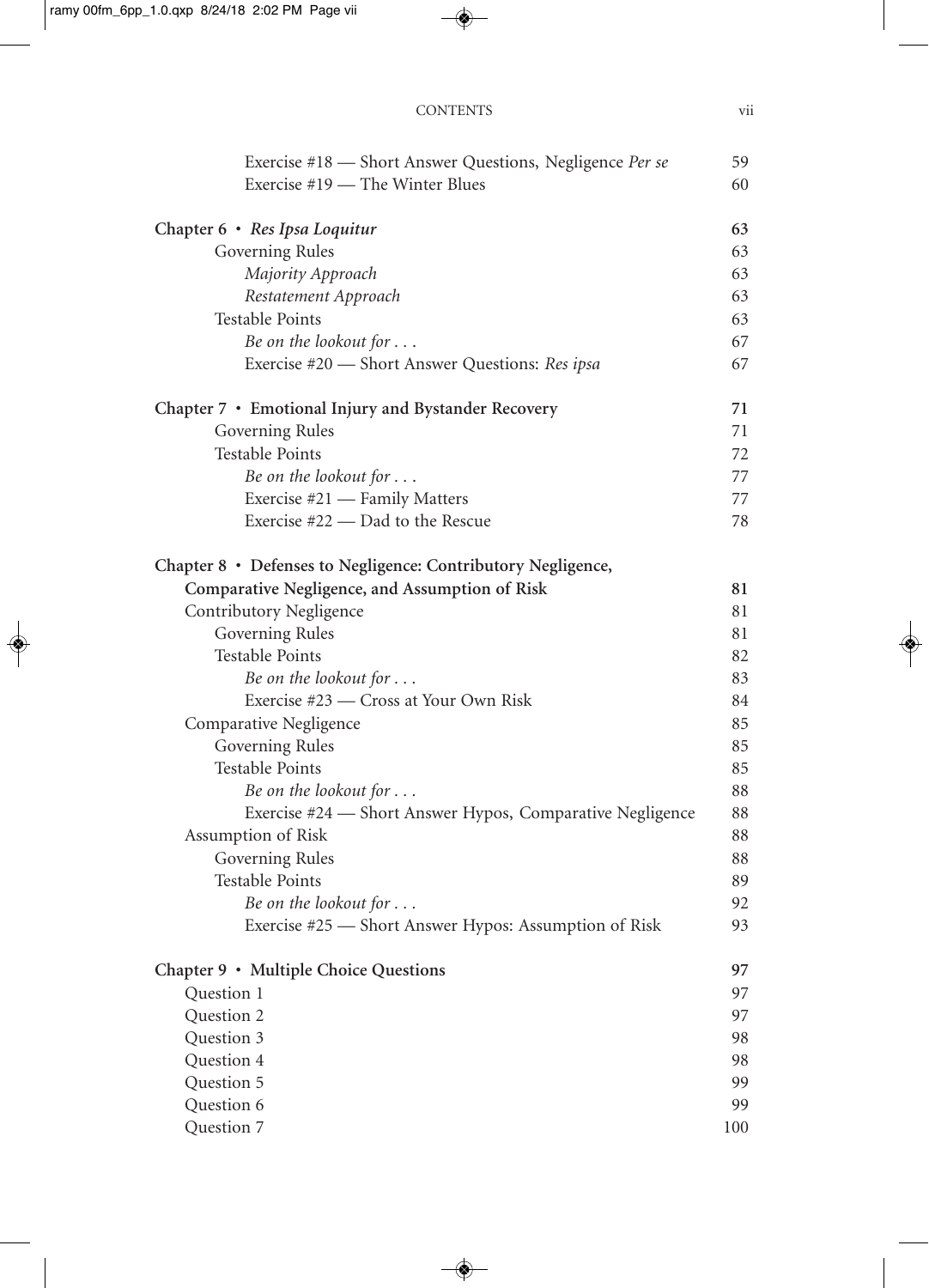| Question 8                                           | 100 |
|------------------------------------------------------|-----|
| Question 9                                           | 101 |
| Question 10                                          | 101 |
| Question 11                                          | 102 |
| Question 12                                          | 102 |
| Question 13                                          | 103 |
| Question 14                                          | 103 |
| Question 15                                          | 104 |
| Question 16                                          | 105 |
| Question 17                                          | 105 |
| Question 18                                          | 106 |
| Question 19                                          | 107 |
| Question 20                                          | 107 |
| Question 21                                          | 108 |
| Question 22                                          | 108 |
| Question 23                                          | 109 |
| Question 24                                          | 110 |
| Question 25                                          | 110 |
| Question 26                                          | 111 |
|                                                      |     |
| <b>Answer Key</b>                                    | 113 |
| Exercise #1 — Short Answers on Intent                | 113 |
| Exercise #2 — Short Answer Hypotheticals, Battery    | 114 |
| Exercise #3 — The Snowball Fight                     | 116 |
| Pre-Answer Thoughts                                  | 116 |
| Sample Answer A                                      | 117 |
| Sample Answer B                                      | 117 |
| Sample Answer C                                      | 118 |
| Exercise #4 - Short Answer Assault Hypos             | 120 |
| Exercise #5 — Why Is Everybody Always Picking on Me? | 121 |
| Exercise #6 - Will Darlene be liable for an assault? | 122 |
| Sample Answer A                                      | 122 |
| Sample Answer B                                      | 123 |
| Exercise #7 - Darlene Needs a Study Break            | 124 |
| Issue Spotting Exercise - False Imprisonment         | 124 |
| Exercise #8 - Darlene Needs a Study Break, Take 2    | 125 |
| Sample Answer A                                      | 125 |
| Sample Answer B                                      | 126 |
| Exercise #9 — Corn, Coffee, and Crashing Planes      | 128 |
| Sample Answer A                                      | 128 |
| Sample Answer B                                      | 129 |
| Darlene's Trespass                                   | 129 |
| Darlene and Private Necessity                        | 130 |
| Darlene and Public Necessity                         | 130 |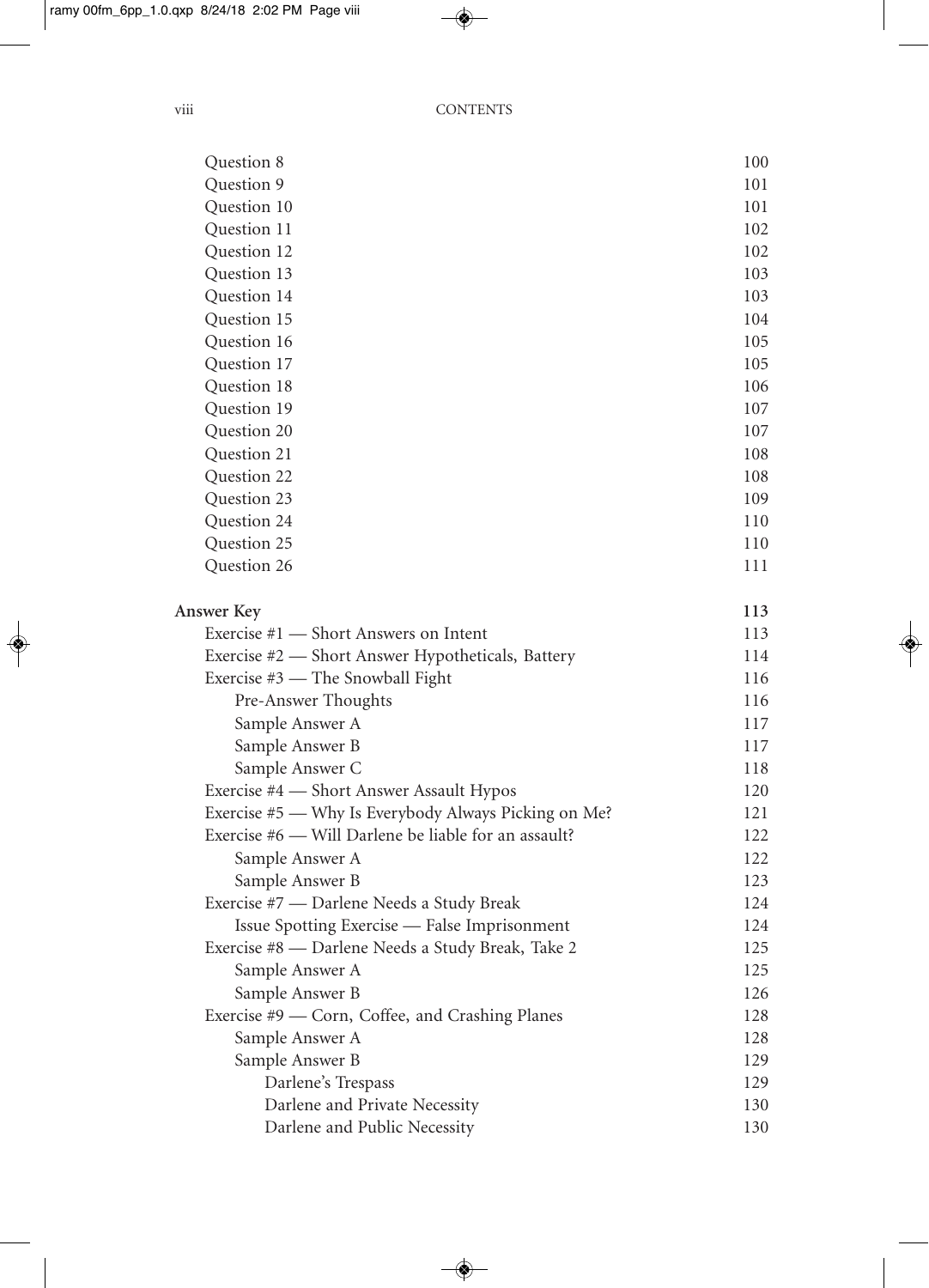| Daphne's Trespass                                         | 131 |
|-----------------------------------------------------------|-----|
| Daphne and Private Necessity                              | 131 |
| Exercise #10 — True/False Questions: Self Defense and     |     |
| Defense of Others                                         | 132 |
| Exercise #11 — Consent — The Stolen Kiss                  | 134 |
| Sample Answer A                                           | 134 |
| Sample Answer B                                           | 135 |
| Exercise #12 – Consent – The Stolen Kiss, Act 2           | 136 |
| Exercise #13 — True/False Questions — Negligence          | 137 |
| Exercise #14 — Driving to Endanger, Sample Answer         | 139 |
| Exercise #15 — Driving to Endanger, Take 2                | 140 |
| Exercise #16 — Ignore a Problem and Maybe It Will         |     |
| Go Away But Probably Not                                  | 141 |
| Exercise #17 - Sell Me Some Gas                           | 142 |
| Exercise #18 — Short Answers, Negligence Per Se           | 144 |
| Exercise #19 — The Winter Blues —Negligence Per Se        | 147 |
| Exercise #20 — Short Answer Questions, Res Ipsa           | 149 |
| Exercise #21 — Family Matters                             | 153 |
| Exercise #22 — Dad to the Rescue                          | 154 |
| Serious Emotional Harm                                    | 155 |
| Closely Related                                           | 155 |
| Zone of Danger                                            | 156 |
| California Rule                                           | 156 |
| Exercise #23 — Cross at Your Own Risk                     | 158 |
| Exercise #24 — Short Answer Hypos, Comparative Negligence | 160 |
| Exercise #25 — Short Answer Hypos, Assumption of Risk     | 161 |
| Answer Key, Multiple Choice Questions                     | 164 |
|                                                           |     |

### **Index 173**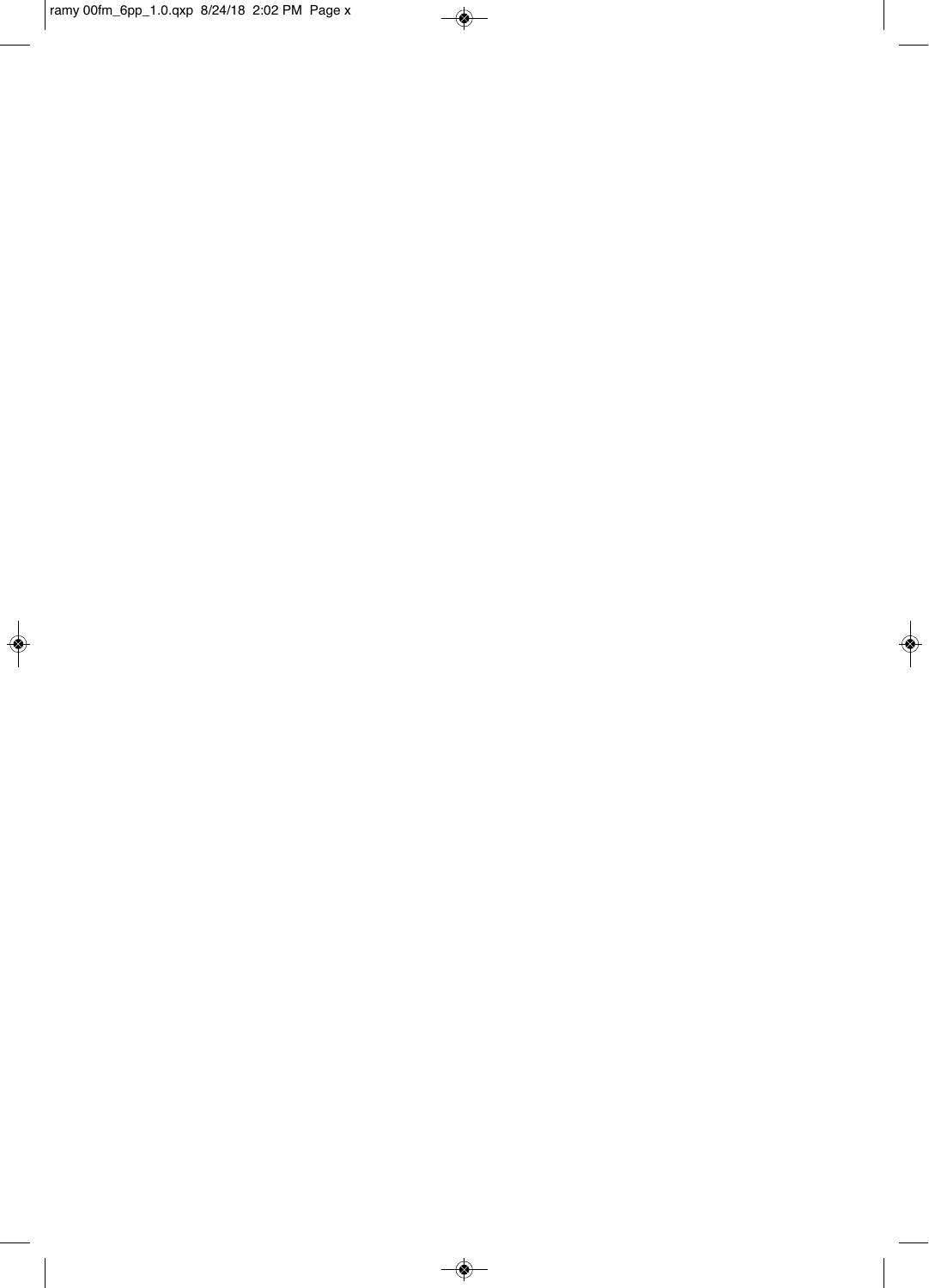## **Acknowledgments**

I would like to thank several people who helped make this book a reality. Professor Louis Schulze, an Assistant Dean at Florida International University Law School, took time from his busy schedule to review the first draft of this book. Many of his insightful comments were incorporated into later drafts of *The Torts Workbook*. The deans of Suffolk University Law treated this book like all other scholarly endeavors, giving me the time and resources needed to complete the project. While the entire team at Carolina Academic Press has been wonderful (again), I want give a special shout out to Keith Sipe, Carol McGeehan, and Jennifer Hill. Their gentle prodding helped keep me on track when I began to doubt myself. Finally, my wife Stephanie supported me every step of the way, as she always does, and even proofread the text. She is still the best person I know.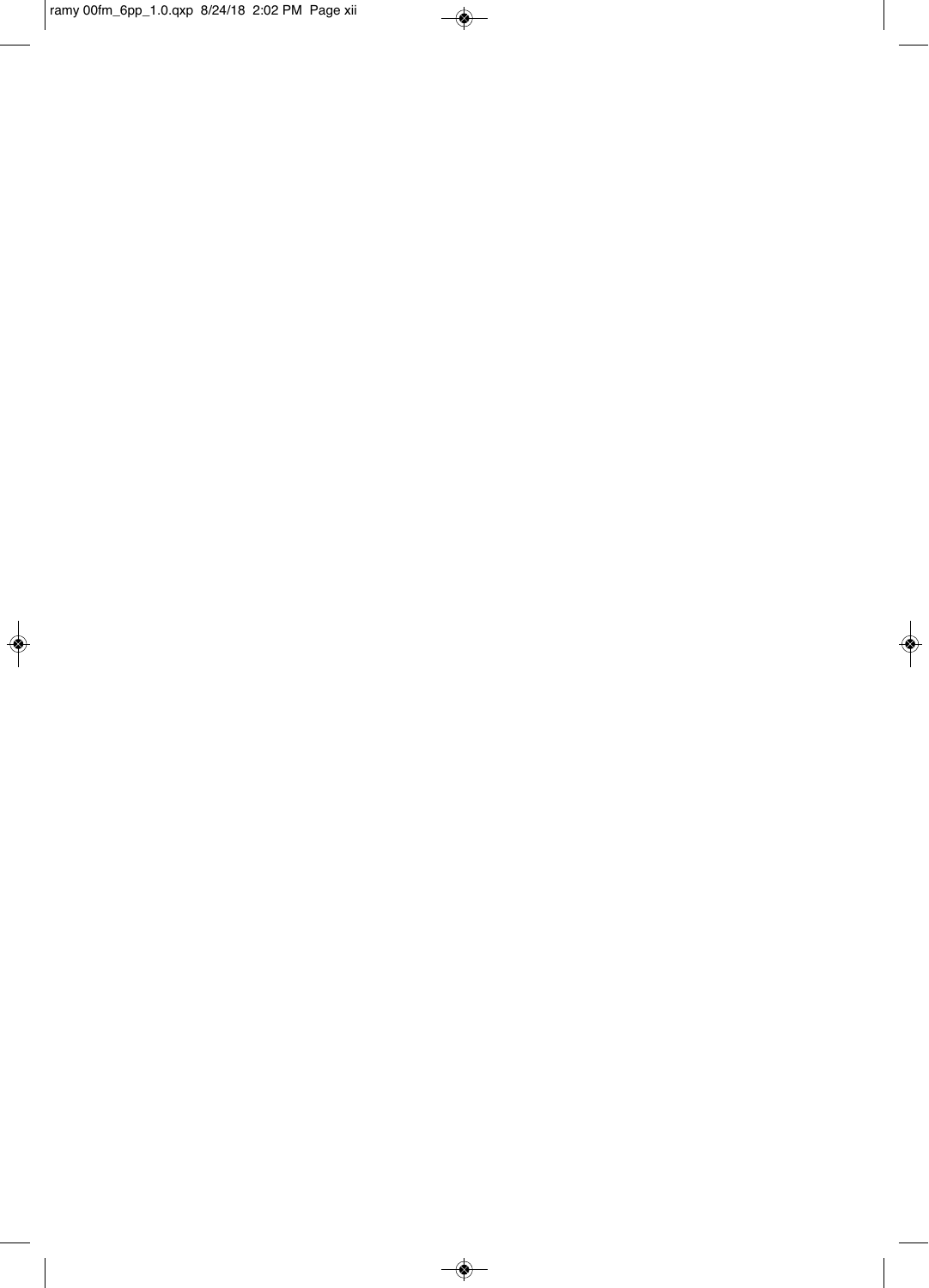## **Introduction**

When I teach, I try to keep in mind the following quote attributed to the Chinese philosopher Confucius: "*I hear and I forget, I see and I remember, I do and I understand."* The quote reminds me that good teachers regularly incorporate exercises into their classes so that students can apply what they have learned. With that in mind, I created the following exercises to test how well you truly understand the concepts being taught in your torts class.

First and foremost, this is a torts *workbook,* not a textbook or treatise. While I start each section with a basic explanation of governing legal principles, I do this because torts courses at different schools are not carbon copies of each other. Since torts courses vary from school to school, I want to be sure that we are working from the same starting place.

I address some concepts that your professors may skip, and I have excluded others that they may cover in depth. What is important for purposes of this workbook is that I address the legal principles that you must know in order to complete my exercises. Even when I do review a particular legal principle, my discussion of the law is relatively brief, and is not intended to take the place of your professor's instruction or your own independent research of these ideas. **If my discussion of a legal principle is at odds with what you are learning in class, always deferto what your professors are teaching you.**

After each legal principle, you will find a "**testable points**" section. In these sections, I delve more deeply into the respective aspects of a legal principle, and address some of the common scenarios that students are likely to encounter on a law school exam. I wrap up each testable points section under the heading "**Be on the lookout for**... ." This section is essentially a list of issues related to each legal principle that seem to pop up on exams again and again. This list can help you prepare to analyze these issues *before* your torts exam even begins.

Next, you will find one or more exercises designed to hone your analytical skills. The exercises become progressively more difficult throughout the chapters so that you will continue to be challenged as your skills improve. Finally, the last chapter of this book is comprised of a series of multiple choice questions. Each question includes a detailed discussion of both the correct and incorrect options. The answers and explanations to all of these exercises are located at the end of the book in the Answer Key.